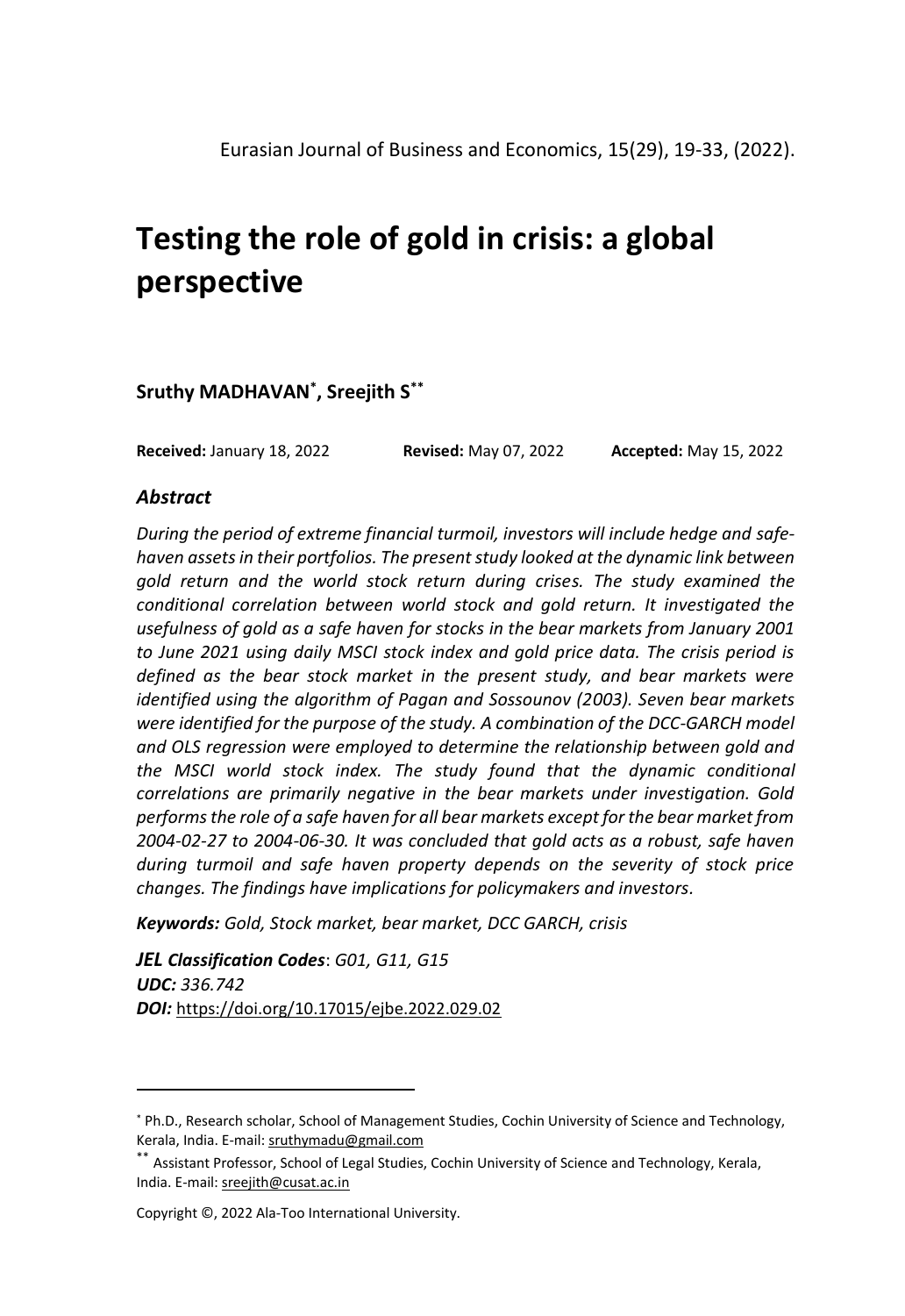# **1. Introduction**

The world economy has witnessed exceptional growth in interdependence and market integration over the past few years. The parallel growth of the global stock market in terms of value and volume is remarkable. The significant expansion of the financial market has elevated the volatility and risk associated with the market. The global stock market has beheld many crises and widespread effects during the last two decades, with Covid-19 being the most recent. Thus, unlike before, it is more critical for investors to develop an immediate risk-minimizing investment strategy (Ji et al., 2020). During the period of extreme financial turmoil, investors will search for diversifiers in their investment portfolio. Exploring safe-haven assets is paramount to policymakers and investors amid crises. Generally, a haven is considered a place for the safety of investors' capital during emergencies. In the investment context, an asset is called a safe haven when "the asset that is negatively correlated or uncorrelated with another asset or portfolio in specific periods only, such as crisis times" (Baur & Lucey, 2010). Equity investors traditionally opted for safe-haven assets to avoid impending financial losses during a period of intense uncertainty. (Baur & McDermott, 2010; Baur & Lucey, 2010).

In the past, gold was considered a store of value, a portfolio stabilizer, and a source of liquidity during uncertain market episodes (Chemkha & Tayachi, 2021). Gold is identified as a universal, highly liquid, durable, and tangible commodity and is often perceived as a potential safe haven candidate. It is a versatile asset with many characteristics. According to Hoang et al., 2016, gold is a hedge against inflationary pressure. The counter-cyclical reaction of gold to macroeconomic news (Elder et al.,2012) is another peculiar feature of the asset. It works differently from other assets during nomadic market episodes, especially stocks. Gold retains its value even when the stock prices fall. Figure 1 depicts the evolution of the price of gold and the Morgan Stanley Capital International (MSCI) World Equity index from 1st January 2001. It could be observed that gold price is performing well compared to the MSCI world index. As compared to the loss suffered by the stock in the financial market during the financial crisis of 2007-09, the performance of the price of gold is much remarkable. Gold is considered as a currency, commodity, and tool for risk aversion. Gold has been retained by a group of investors known as "gold bugs," reckoning it as a vital safe, and liquid asset (Simon, 2013). Physical gold possesses no default risk. (He et al., 2020). Since the last two decade has been marked by the global crises, it is relevant to identify whether gold offers diversification benefits during the period. It is imperative to know the role of gold as a safe haven instrument during major global crises, which will be significant to the investors for arranging their investment strategies accordingly.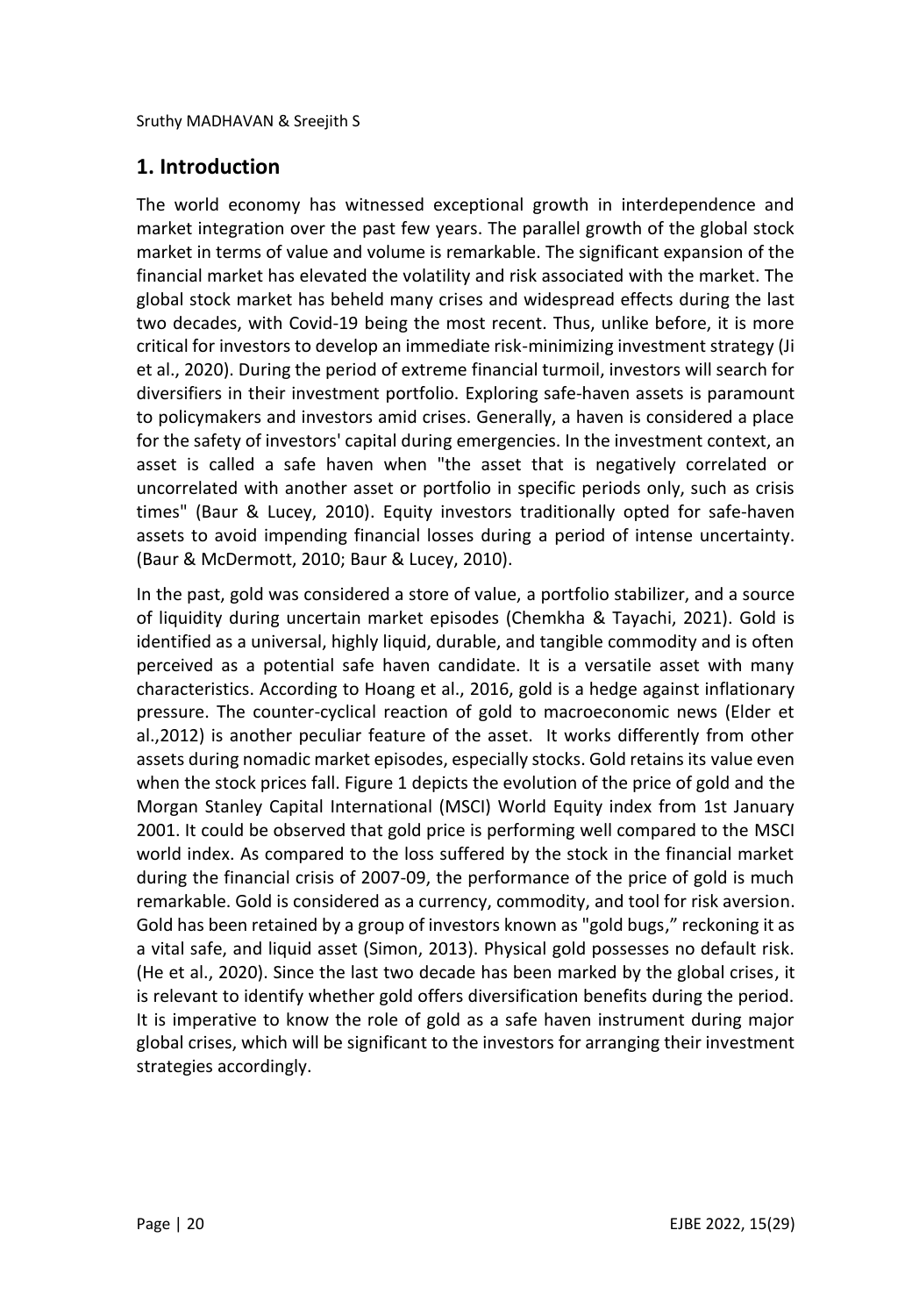

**Figure 1. Price of Gold and MSCI index in US dollar**

## **2. Literature Review**

Studies have focused more on the risk aversion attribute of the gold, acting as a hedge, portfolio diversifier, and haven in the period of economic uncertainties and turbulent market environments (Baur & Mcdermott,2010; Robiyanto, 2013; Wen et al., 2018; Ang & Weber, 2017; Ghorbel et al., 2021; Akhtaruzzaman et al., 2021; Yousaf et al., 2021). But the results are mixed in nature. Some studies provide evidence of the hedge and safe haven properties of Gold (Baur and Lucey, 2010; Ibrahim, 2011; Almudhaf, 2012; Robiyanto, 2013; Beckmann et al., 2015; Seetharam, 2015; Liu et al., 2016; Mensi et al., 2015; Kumar, 2020; Ghorbel & Jeribi, 2021) whereas a strand of literature rejects these findings (Chen & Wang, 2017; Ang & Weber, 2017; Rahim et al., 2018; Corbet et al., 2020; Manohar & Raju, 2021). There is a lack of concord among the researchers about the investment role of gold. Baur and Glover (2012) opined that there is a likelihood of deterioration in the hedging potential of gold as it is being traded extensively for investment and speculation purposes. Klein (2017) shows that the precious metal plays the role of a hedging instrument in European and US markets, but it has significantly reduced after 2013. In this context, it is essential to study the role played by gold during the crisis period. Hence, the present study investigates the role of gold as an investment asset during the crisis by examining the relationship between gold and the MSCI world index.

The existing literature mainly uses the quantile GARCH method to find out the diversification property of gold during the period of crisis. In this literature, arbitrary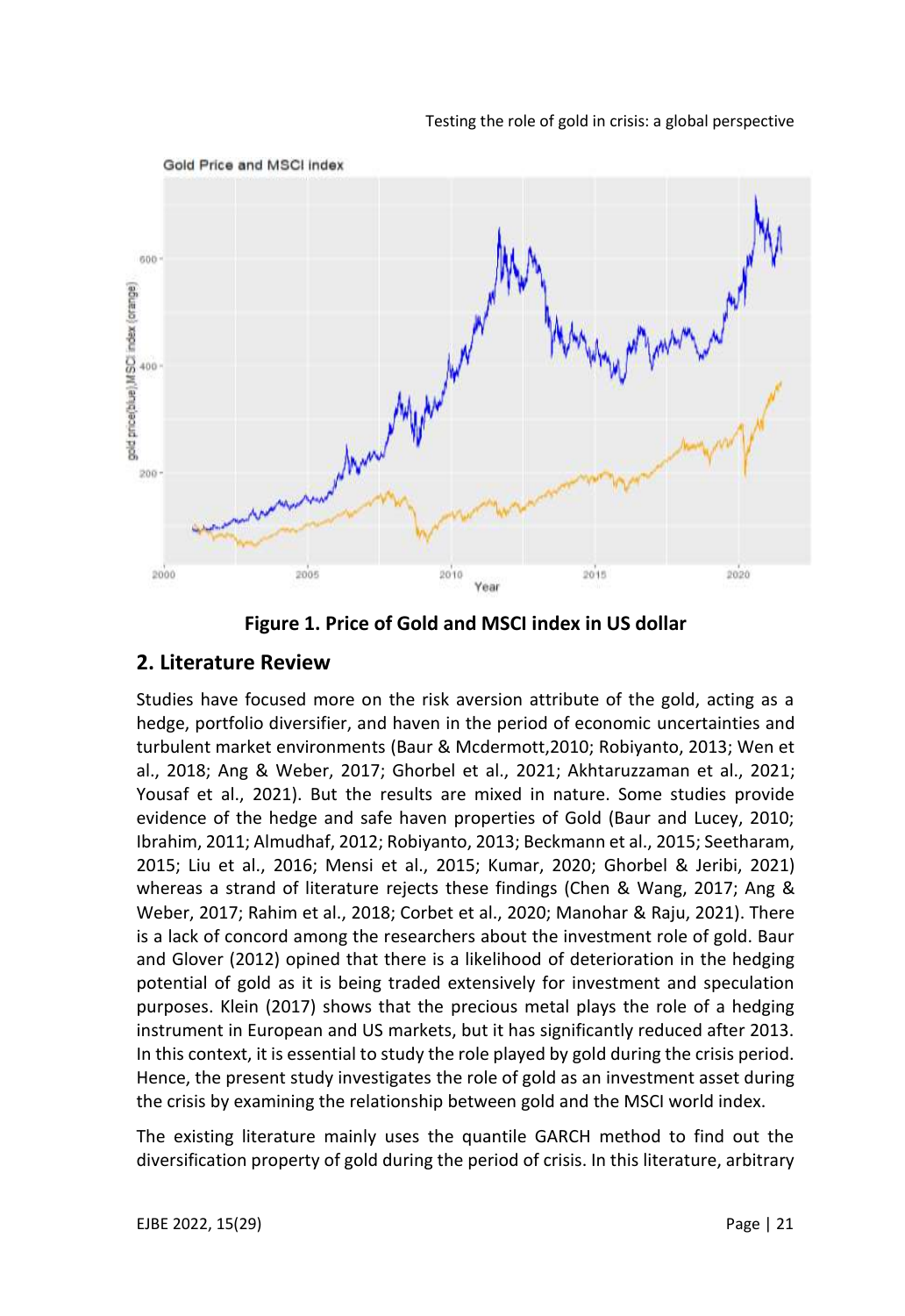quantiles are used to define the crisis period as "an asset's returns being in the bottom 5% or 1% quartile of the sample" (Baur & Lucey, 2010), then examine the relationship between gold and the base asset in that quantile (Baur & Lucey, 2010). Further, most studies are conducted at the country level or based on a group of countries. Hence the contribution of the present study can be mainly in three ways. First, the study defines the crisis period as the bear stock market in lieu of extreme market movements. Second, the present study explicitly employed the Pagan and Sossounov (2003) algorithm to date the bear stock market. Finally, the study examined the investment role of gold during the crisis period from a global perspective.

## **3. Data and Research methodology**

The present study tests the dynamic relationship between MSCI World Equity Index and Gold globally. The study period is from 1 January 2001 to 30 June 2021, marked by four major global crises: the Sovereign debt crisis, Dot-com Bubble, Global financial crisis, and Covid 19 crisis. Daily prices of gold were collected from the website of the World Gold Council, and daily prices of the MSCI index were collected from the website of the MSCI index solution.

## **3.1 Methodology**

The study is based on the definition of Lucey and Baur (2010). Accordingly, "a hedge (safe-haven) asset is an asset that is uncorrelated or negatively correlated with another asset or portfolio on average (in times of market stress or turmoil)." The study found a dynamic conditional correlation (DCC) between MSCI world equity and gold returns in the bear markets. If the correlation between gold and MSCI stock return is zero or negative in a bear market, then gold can be considered a haven in that bear market. For this purpose, the study will determine the contemporaneous dynamic correlation between the variables to examine the time-dependent relationship between the return of stock and gold. DCC-GARCH model of Engle (2002) is employed for estimating the dynamic correlation. Since the model will provide a dynamic correlation between two or more time series, it is more suitable for the present study as compared to other GARCH models. There are two steps involved in estimating the DCC-GARCH model. Parameters of the GARCH model will be computed firstly, and subsequently, dynamic conditional correlation (DCC) will be estimated. The equation for the same is

$$
H_t = D_t R_t D_t \tag{1}
$$

 $H_t$  represents n  $\times$  n matrix of conditional covariance;  $R_t$  represents the matrix of conditional correlation and diagonal matrix with dynamic standard deviations provided by matrix Dt

$$
D_t = diag\left(h_{1,t}^{\frac{1}{2}}, \dots h_{n,t}^{\frac{1}{2}}\right)
$$
\n<sup>(2)</sup>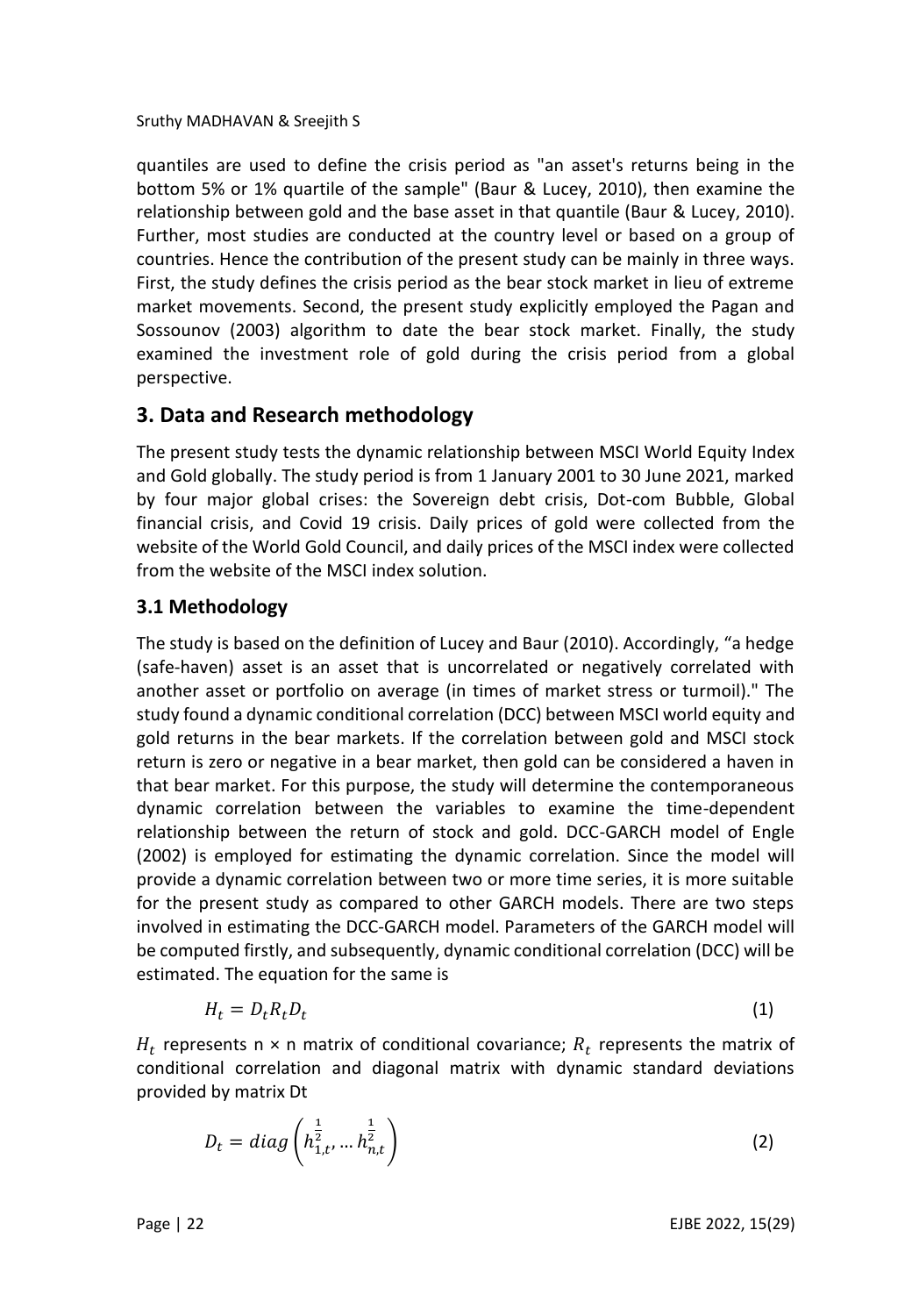$$
R_t = diag\left(q_{1,t}^{\frac{-1}{2}}, \dots q_{n,t}^{\frac{-1}{2}}\right) Q_t diag\left(q_{1,t}^{\frac{-1}{2}}, \dots q_{n,t}^{\frac{-1}{2}}\right)
$$
(3)

The symbol h represents univariate GARCH models. For the GARCH (1,1) model, htis represented by the following equation:

$$
h_{i,t} = c + \alpha u^2_{i,t} + \beta h_{i,t}
$$
 (4)

 $h_{i,t}$  is the conditional variance, u is the residual term. c is constant, α is the parameter that capture the ARCH effect and  $β$  is the parameter that capture the GARCH effect. where Qt stands for symmetric non-negative definite matrix

$$
Q_t = (1 - \theta_1 - \theta_2)\bar{Q} + \theta_{1z_t - 1z'_{t-1}} + \theta_2 Q_t - 1
$$
\n(5)

Where Q be a symbol of  $n \times n$  matrix of unconditional correlation of the standardized residuals. The parameters θ1 represents the effect of previous shocks on current DCC and θ2is an indicator of effect of previous DCC on current DCC. The model determines only these parameters, which seems to be one of the merits of this model to arrive at an optimum solution.

Following the DCC GARCH model estimation, the dynamic correlations Qt are extracted from equation (5) into a time series representing DCC between the Gold and MSCI index.

After estimating dynamic conditional correlation, the next step is to run a regression with dummy variables representing the bear markets to ascertain the safe-haven role of gold in the bear market.

The ordinary least-square regressions of the estimated DCCs and binary variables are given as

$$
p_{12,t} = \gamma_{0+}\gamma_1 D + \varepsilon_t \tag{6}
$$

Where D represents the dummy variable representing bear markets which will take the value equal to 1 in the bear markets; otherwise, 0, if the value of D is significantly negative, the gold is a safe haven in that bear market. According to Baur and Lucey (2010), if the value is positive and significant, it is a diversifier. For the purpose of full sample analysis, the present study followed the method of Ratner and Chiu (2013), wherein the equation 7, D is a dummy variable representing extreme movement in the 10%,5%, and 1% quantiles of return distribution which takes the value of 1 if the return is below 10%,5% and 1% and otherwise zero.

## **4. Data analysis and empirical findings**

The study aims to examine the time-varying relationship between gold returns and the returns of MSCI stocks. The descriptive statistics of the variables and the results of stationarity tests are given in Table1. The summary statistics of the returns and the unit root test are provided in Panel A and B of Table 1, respectively. The coefficient of skewness indicates that the distribution of returns for both variables was negatively skewed, and kurtosis coefficients show that both time series' returns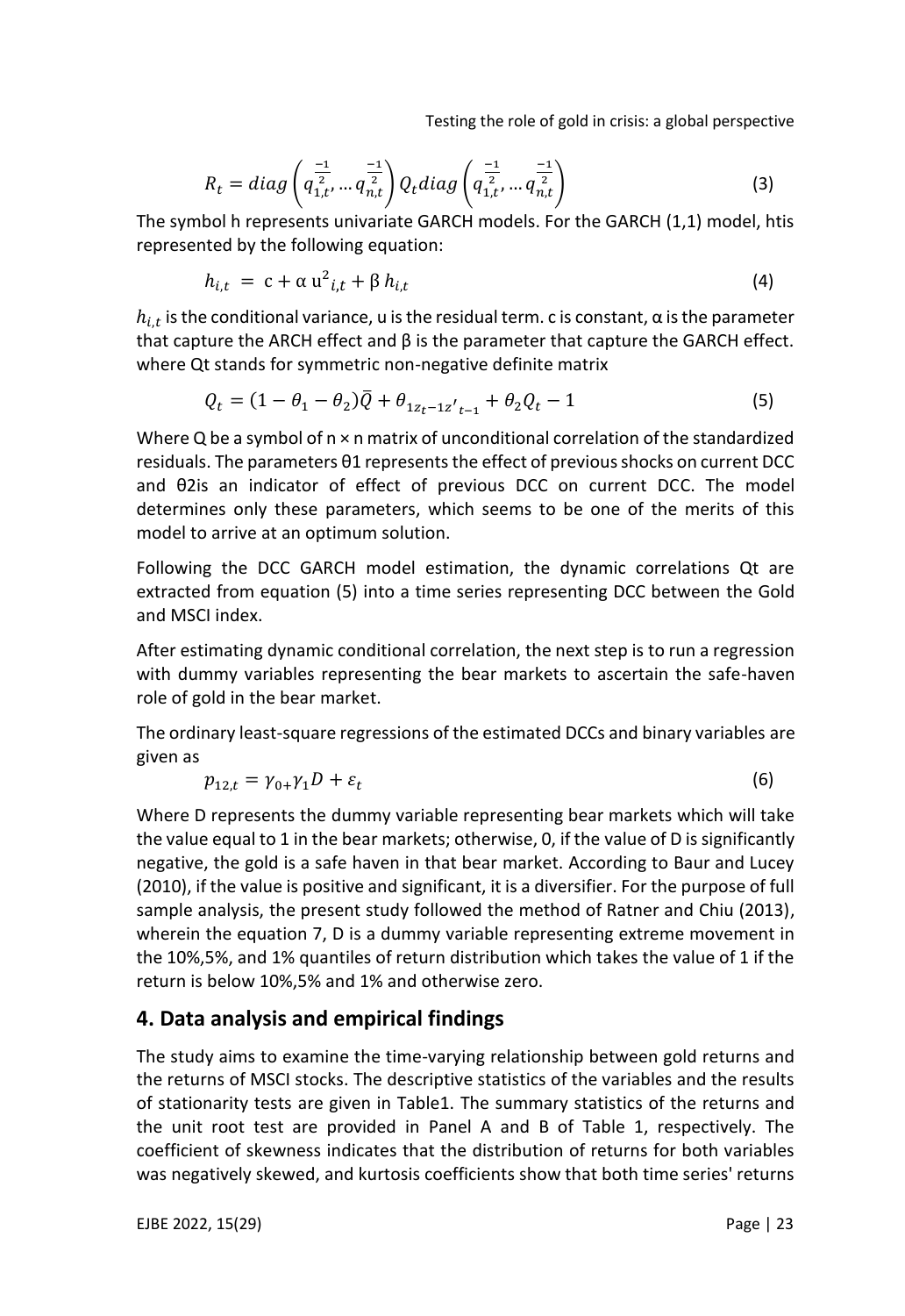were not normally distributed. Furthermore, the JB test confirms that the distribution is not normal as the null hypothesis is rejected at a 1% significant level for both variables.

| <b>PANEL A</b>         |                |                    |  |  |
|------------------------|----------------|--------------------|--|--|
| Descriptive statistics | Gold return    | Stock return       |  |  |
| Mean                   | .000348        | 1.000295           |  |  |
| Median                 | 0.000040       | 1.000659           |  |  |
| Max                    | .0684          | 1.0931             |  |  |
| Min                    | $-0.095962$    | 0.904982           |  |  |
| Std.Dev                | 0.010812       | 0.010084           |  |  |
| Skewness               | $-0.314701$    | $-0.457790$        |  |  |
| Kurtosis               | 5.610          | 11.174986          |  |  |
| JB                     | 7086.2*        | 27957*             |  |  |
| Observation            | 5348           | 5348               |  |  |
|                        | <b>PANEL B</b> |                    |  |  |
| Unit root tests        | Gold return    | <b>MSCI</b> return |  |  |
| ADF                    | $-73.39100*$   | $-66.08850*$       |  |  |
| PP                     | $-73.39562*$   | $-66.06140*$       |  |  |
| DF-GLS                 | $-73.32551*$   | $-66.02463*$       |  |  |

**Table 1. Descriptive statistics (1 January 2001 to 30 June 2021) and unit root test for return series**

Note. \*Significant at 1%

The results of the stationary tests, ADF, PP, and DF-GLS tests, indicate the significant test statistics at a 1% significance level, which means the rejection of the null hypothesis. It means that the variables are stationary and thus appropriate for further econometric analysis.

There will be issues related to serial correlation in time series data. Under such a situation, the most appropriate model is GARCH. Table 2 provides the test statistics for serial correlation and for heteroscedasticity. It was found that serial correlation is present in the gold and stock index return. In addition, the Engle (2002) test was significant. It indicates the presence of heteroscedasticity in returns. The presence of serial correlation and ARCH effects give the reason for choosing the GARCH model to study the dynamic link between world stock indexes and gold.

## **Table 2. ARCH and Ljung-Box Q test**

|             | Q(13)     | ARCH(1)   | ARCH(5)     | ARCH(10)  |
|-------------|-----------|-----------|-------------|-----------|
| Gold return | 23.649*   | 42.67190* | $52.11222*$ | 34.71085* |
| MSCI return | $100.35*$ | 469.0659* | 390.8752*   | 218.8743* |

Note. \*Significant at 1% level

Before estimating the dynamic link between gold and the MSCI index in bear markets, it is essential to understand the role of gold during the full sample period. Table 3 provides the result of quantile regression where the quantiles (10%,5%,1%) represent the crisis period.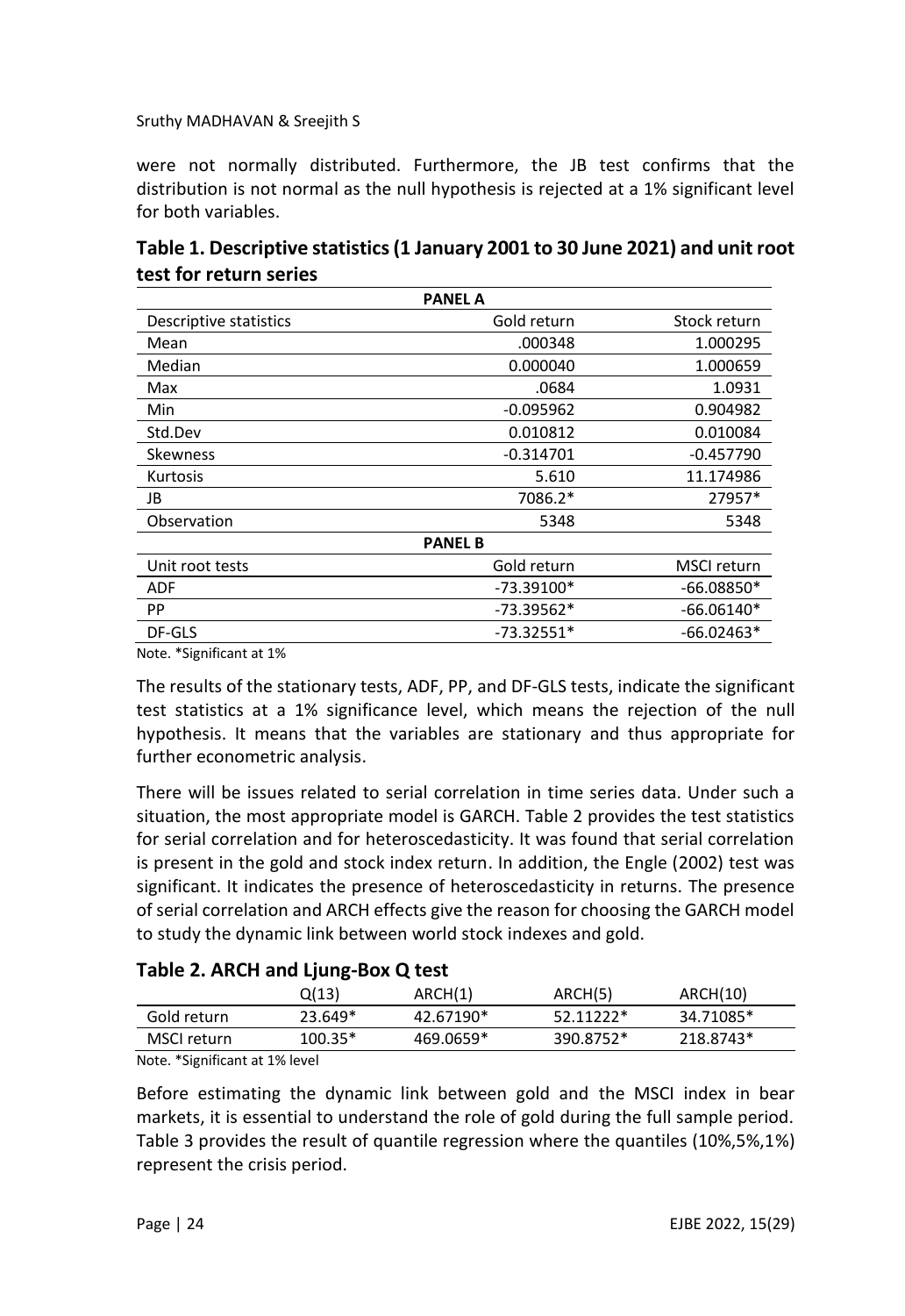**Table 3. Relationship between gold and MSCI world index in the full sample period**

| Regression results              | Gold return  |
|---------------------------------|--------------|
| Diversifier $(m_0)$             | $0.20045*$   |
| 10% MSCI index quantile $(m_1)$ | 0.11596*     |
| 5% MSCI index quantile $(m2)$   | $0.05727*$   |
| 1% MSCI index quantile $(m_3)$  | $-0.442267*$ |
|                                 |              |

\* Significant at 1% level

The results indicate that during normal conditions, gold is a diversifier with no risk reduction ability against the MSCI stock index and the two assets comove with each other implied by the positive coefficient m0. Gold is a safe haven in extreme price changes indicated by the 1% MSCI index quantile. As the severity of price changes decreases, the gold lost its safe-haven property against the MSCI index.

#### **4.1 Identification of bear markets**

According to Chen and Liu (2014), the bear market is a "period when the stock market is down for more than 20% from its most recent highs to its corresponding relative minima" (Chen & Lin, 2014). The study provides a financial definition of the crisis period using the MSCI stock bear markets period computed by implementing the Pagan and Sossounov (2003) algorithm. By employing the methodology of Pagan and Sossounov (2003), it is possible to reproduce and revise the bear market dates derived by the authors. Since the study is from a global perspective, it is crucial to focus on the bear market in the worldwide stock market represented by the MSCI index. The dating methodology could not be applied to higher frequency data; hence the study employed a monthly MSCI index. Therefore, it reduces the risk of noise in the daily data and handles the limitation associated with the arbitrary choices of bear market dates in defining the crisis period.

|                 | Period        | <b>Duration</b> | Amplitude | Origin                         |
|-----------------|---------------|-----------------|-----------|--------------------------------|
| Bear market I   | 2002-03-29 to | 6               | $-23$     | Dotcom bubble,                 |
|                 | 2002-08-30    |                 |           | September 11 attack            |
| Bear market II  | 2004-02-27 to | 5               | -3        | <b>Madrid Terrorist attack</b> |
|                 | 2004-06-30    |                 |           |                                |
|                 | 2007-10-31 to | 16              | $-53$     | Global financial crisis        |
| Bear market III | 2009-01-30    |                 |           |                                |
| Bear market IV  | 2011-04-29 to | 5               | $-19$     | European sovereign debt        |
|                 | 2011-08-31    |                 |           | crisis                         |
| Bear market V   | 2014-08-29 to |                 | -9        | Chinese stock market           |
|                 | 2016-01-29    | 18              |           | turbulence                     |
|                 | 2018-01-31 to | 11              | $-10$     | Cryptocurrency crash           |
| Bear market VI  | 2018-11-30    |                 |           |                                |
| Bear market VII | 2019-12-31 to | 3               | $-20$     | Covid-19 Pandemic              |
|                 | 2020-02-28    |                 |           |                                |

| Table 4. MSCI bear stock markets from 1 January 2001 to 30 June 2021 |  |
|----------------------------------------------------------------------|--|
|----------------------------------------------------------------------|--|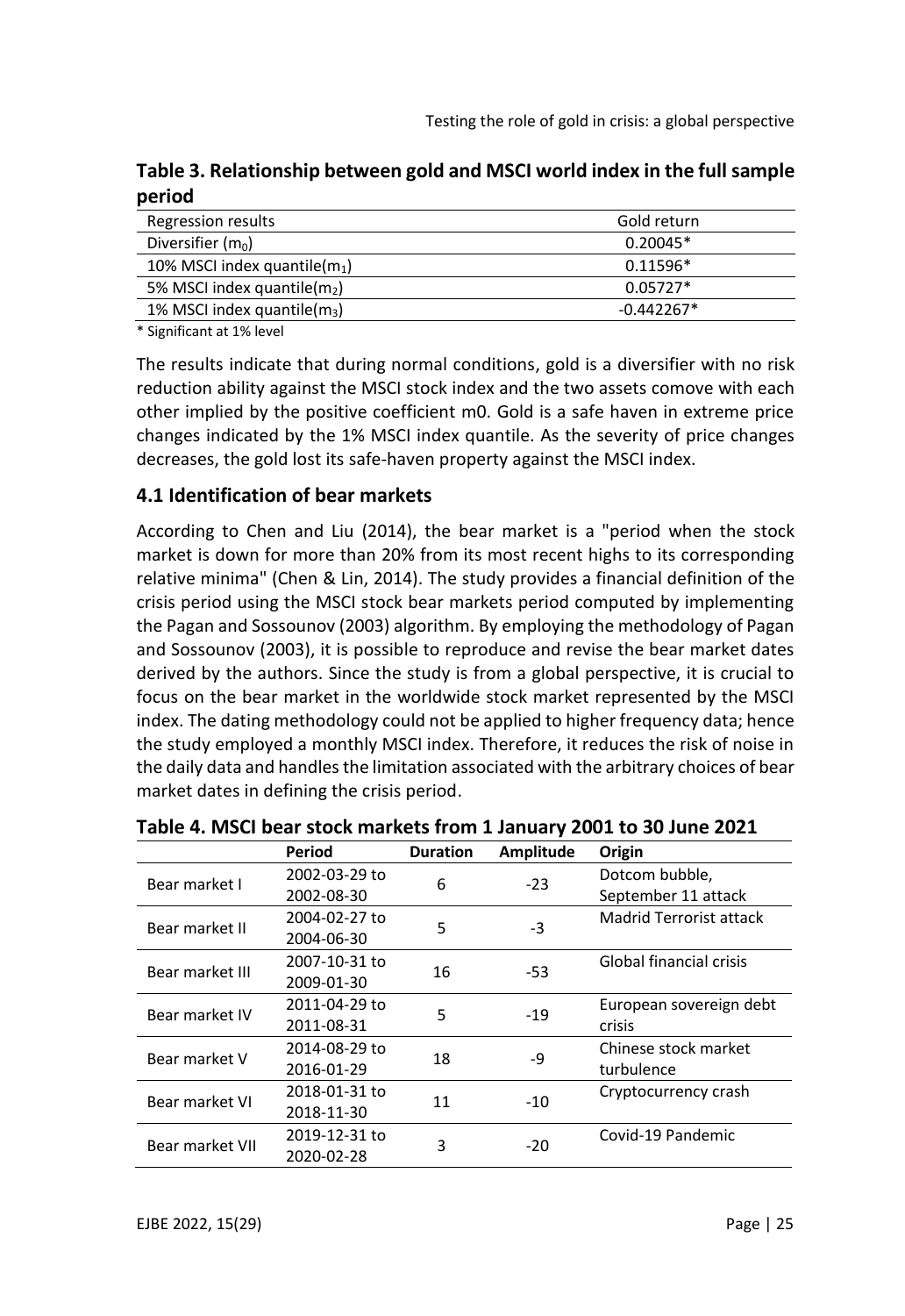Table 4 shows the bear market period since 2001, the reason for the origin of the bear market, its duration, and its amplitude. There exist seven bear markets during the last 20 years of MSCI stock market data. The bear market is more severe during the global financial crisis, as indicated by its amplitude, and less intense during the bear market II.



**Figure 2. Return of MSCI index (1 January 2001 to 30 June 2021)** Source: Authors' data analysis



**Figure 3. Return of gold index (1 January 2001 to 30 June 2021)** Source: Authors' data analysis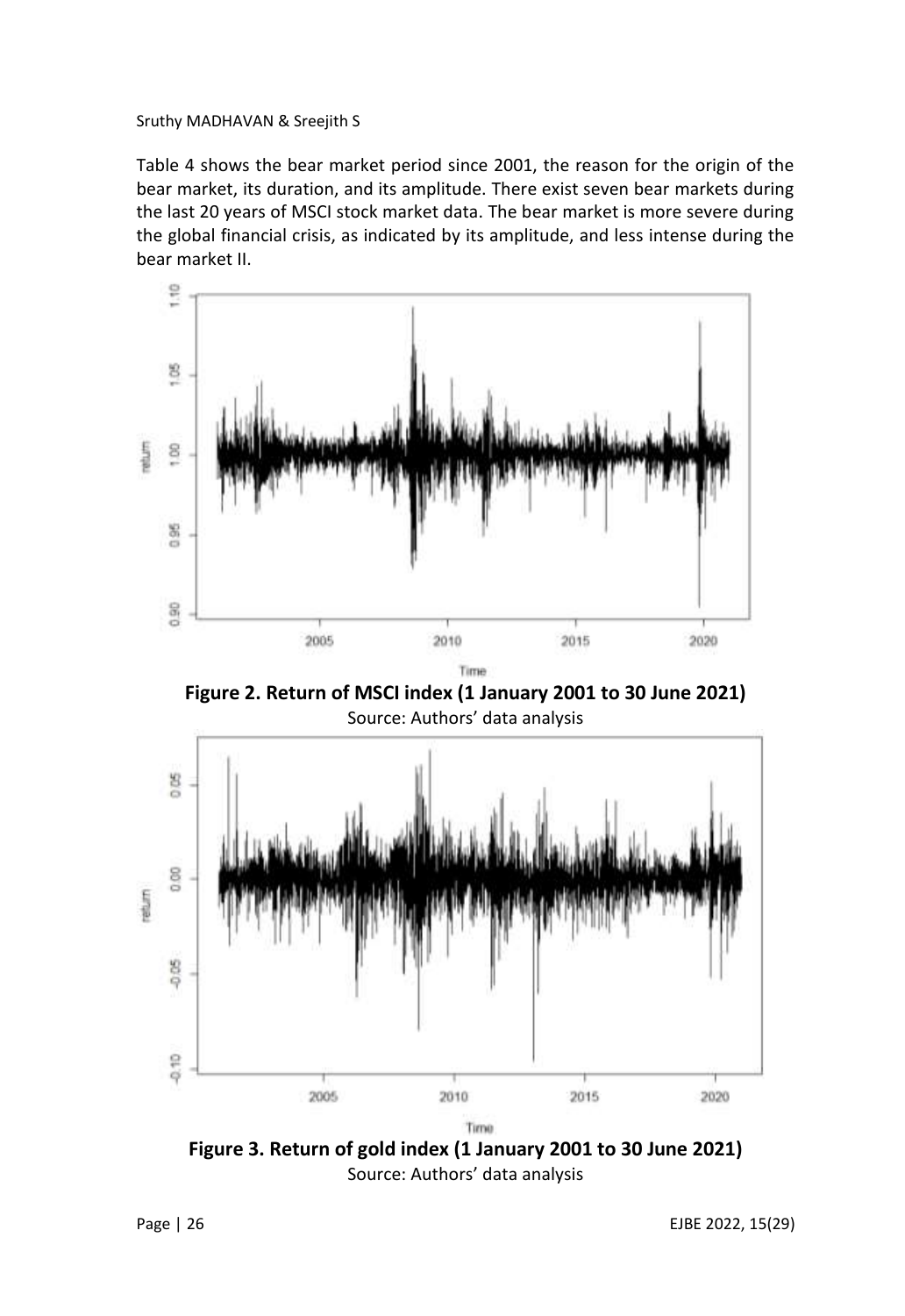The changes in the volatility of returns are depicted by time-series graphs of returns (figure 2). There is volatility clustering present in each time series, which again provides evidence of ARCH effects in each series. The confirmed conditional heteroscedasticity also validates the use of GARCH (1,1) to depict the volatile nature of the returns. Hence all these results confirm that the GARCH model is appropriate

After identifying the bear market, the next step is to estimate the parameters of the GARCH (1,1) model to compute the dynamic variance of the return series; The computed parameters are provided in Table 5. The parameter of ARCH and GARCH estimated is  $\alpha$  and  $\beta$ , respectively. The results indicate a high level of persistence as interpreted from the addition of the parameters α and β, which is close to unity for both contemporaneous and lagged relationships. This also indicates the goodness of fit of the models. It was also observed that α has a low value and β has a high value, which shows the resistance of correlation to shocks, and it relapses to mean very quickly. This is an indication of a stable correlation among variables. The value of the β for both the variables were 0.87 and 0.94. This indicates the high persistence of volatility over the period.

| Variable           | Parameters                             | coefficient | Std. Error | t value  | Prob.    |
|--------------------|----------------------------------------|-------------|------------|----------|----------|
|                    | Gold-MSCI contemporaneous relationship |             |            |          |          |
| Gold return        | C                                      | 0.000001    | 0.000003   | 0.45806  | 0.646907 |
|                    | α                                      | 0.049262    | 0.030609   | 1.60941  | 0.107527 |
|                    | β                                      | 0.940350*   | 0.034061   | 27.60743 | 0.000000 |
| <b>MSCI</b> return | C                                      | 0.000001    | 0.000002   | 0.69241  | 0.488678 |
|                    | $\alpha$                               | 0.118295*   | 0.038390   | 3.08140  | 0.002060 |
|                    | β                                      | 0.871054*   | 0.037206   | 23.41184 | 0.000000 |
|                    | Gold-MSCI lagged relationship          |             |            |          |          |
| Gold return        | C                                      | $0.000001*$ | 0.000003   | 0.39834  | 0.015341 |
|                    | $\alpha$                               | 0.049152    | 0.036205   | 1.35760  | 0.174591 |
|                    | β                                      | 0.940124*   | 0.040304   | 23.32592 | 0.000000 |
| <b>MSCI</b> return | C                                      | 0.000001    | 0.000002   | 0.71461  | 0.474847 |
|                    | α                                      | 0.118316*   | 0.037506   | 3.15454  | 0.001608 |
|                    | β                                      | 0.870864*   | 0.036379   | 23.93872 | 0.000000 |

| Table 5. Parameters of univariate GARCH (1,1) model |  |  |
|-----------------------------------------------------|--|--|
|-----------------------------------------------------|--|--|

Note \*significant at 1% level.

# **4.2. Contemporaneous relationship between gold and MSCI world index in the bear markets**

The present study estimated the DCC-GARCH model with a multivariate student t distribution to consider the non-normality in the return distribution. Table 6 provides the parameter estimates of the DCC GARCH model. As implied by the parameters θ1 and θ2, the correlation was persistent in the estimated DCC model. The sum of θ1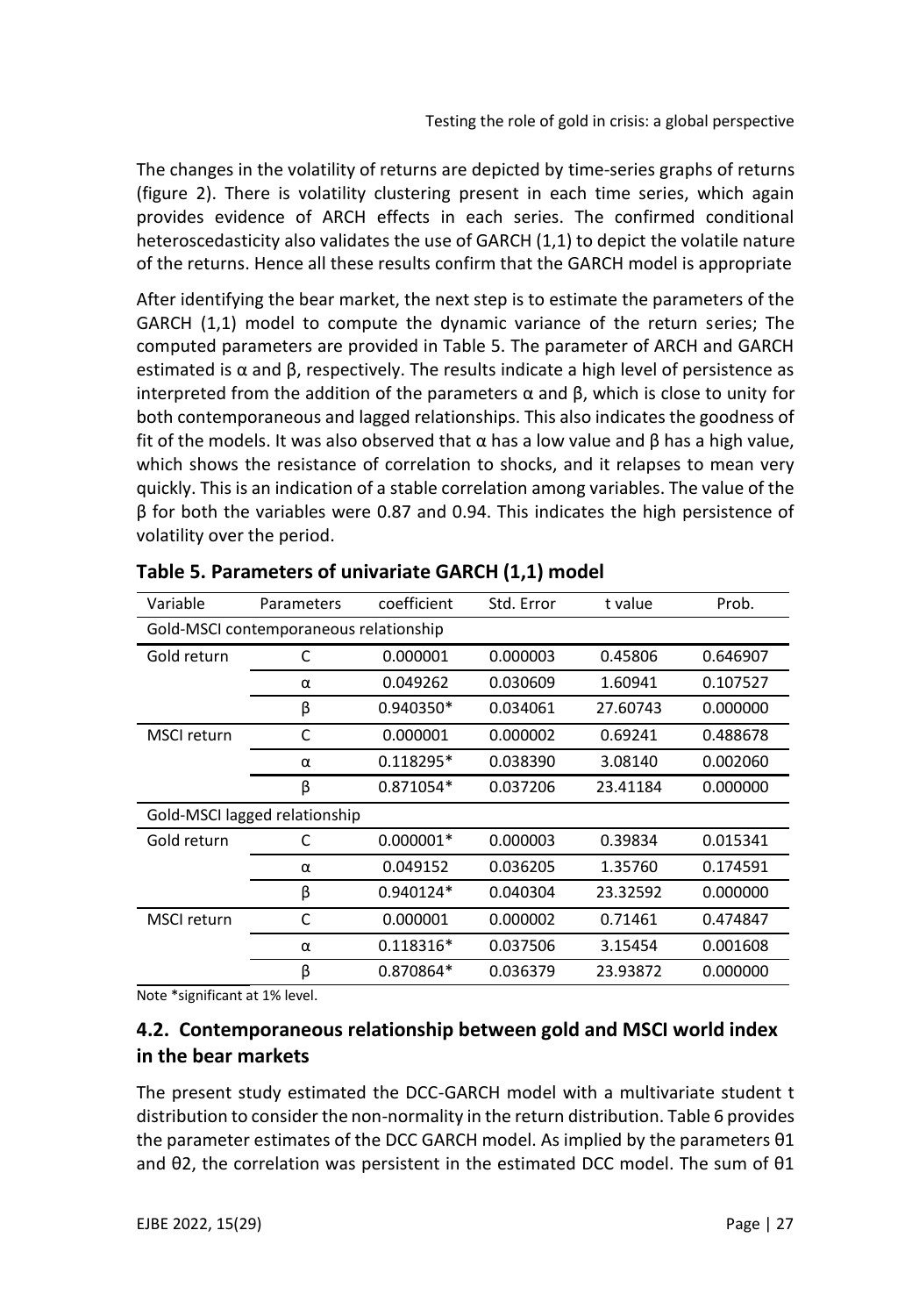and θ2 was closer to unity, indicating that the dynamic correlation was more apparent and stronger. The value of DCC coefficients fluctuates between −1 and +1.

| Variable                       | Parameters | coefficient | Std. Frror | t value  | Prob.    |
|--------------------------------|------------|-------------|------------|----------|----------|
| MSCI return-                   | θ1         | $0.029581*$ | 0.007394   | 4.00082  | 0.000063 |
| gold return                    | θ2         | 0.957881*   | 0.012729   | 75.25104 | 0.000000 |
| Nets Sales Cleant at 40/ Lough |            |             |            |          |          |

#### **Table 6. Parameter estimates of model**

Note. \*significant at 1% level

A closer coefficient to -1 indicates a strong and negative correlation between the stock and gold index. Coefficient more relative to +1 implies a stronger positive correlation between stock index and gold. A coefficient equal to 0 means there is no association between gold and stock. The DCCs are primarily positive for 72% (3877/5348) of the observations for the sample period. This indicates that an increase in the price of gold is often associated with an increase in the value of the MSCI stock index. Thus, it is evident that including gold in a portfolio of the MSCI stock index will not reduce the portfolio risk the majority of the time.

## **Table 7. The estimates of regression analysis between the MSCI index (Contemporaneous) and gold**

|                    | Bear market |           |             |                   |  |                       |    |
|--------------------|-------------|-----------|-------------|-------------------|--|-----------------------|----|
|                    |             |           |             | W                 |  |                       | V١ |
| Gold-MSCI -0.3125* |             | $0.2093*$ | $-0.0549^*$ | -0.0763* -0.0960* |  | $-0.0595*$ $-0.4075*$ |    |

Note. \*Significant at 1%

The coefficients of regression analysis between DCC and dummy variables for bear markets indicate that Gold and MSCI return correlate negatively and significantly in six out of seven bear markets. The result shows that gold is a safe haven during most bear markets identified except bear market II. The finding is consistent with Baur and Lucey (2010) and Coudert and Raymond (2011), where gold is a safe haven in bear markets. In bear market II, gold acts as a diversifier positively and significantly correlate with the MSCI index. When the results are compared with the amplitude and duration of bear stock markets, bear market II is characterized by low amplitude. It could be inferred that gold does not perform the role of a safe harbor in a bear market with low amplitude. Since amplitude is an indicator of changes in the price of a particular security over time, it could be inferred that gold does not perform the role of a safe harbor for the bear market caused by minor price changes. Bear market II originated from the terrorist attack for a short duration, after which the effect disappeared even though the market took more time to recover. This indicates the short-lived property of gold as a safe haven (Baur & Lucey, 2010). Further, it is possible to infer that the safe-haven property of gold varies with the nature of crises. Although gold performed as a safe-haven role during financial crises, it was not so during the terrorist attack of 2004. The DCC of stock and gold is given in figure 4, which shows that the correlation alters between negative and positive values over time.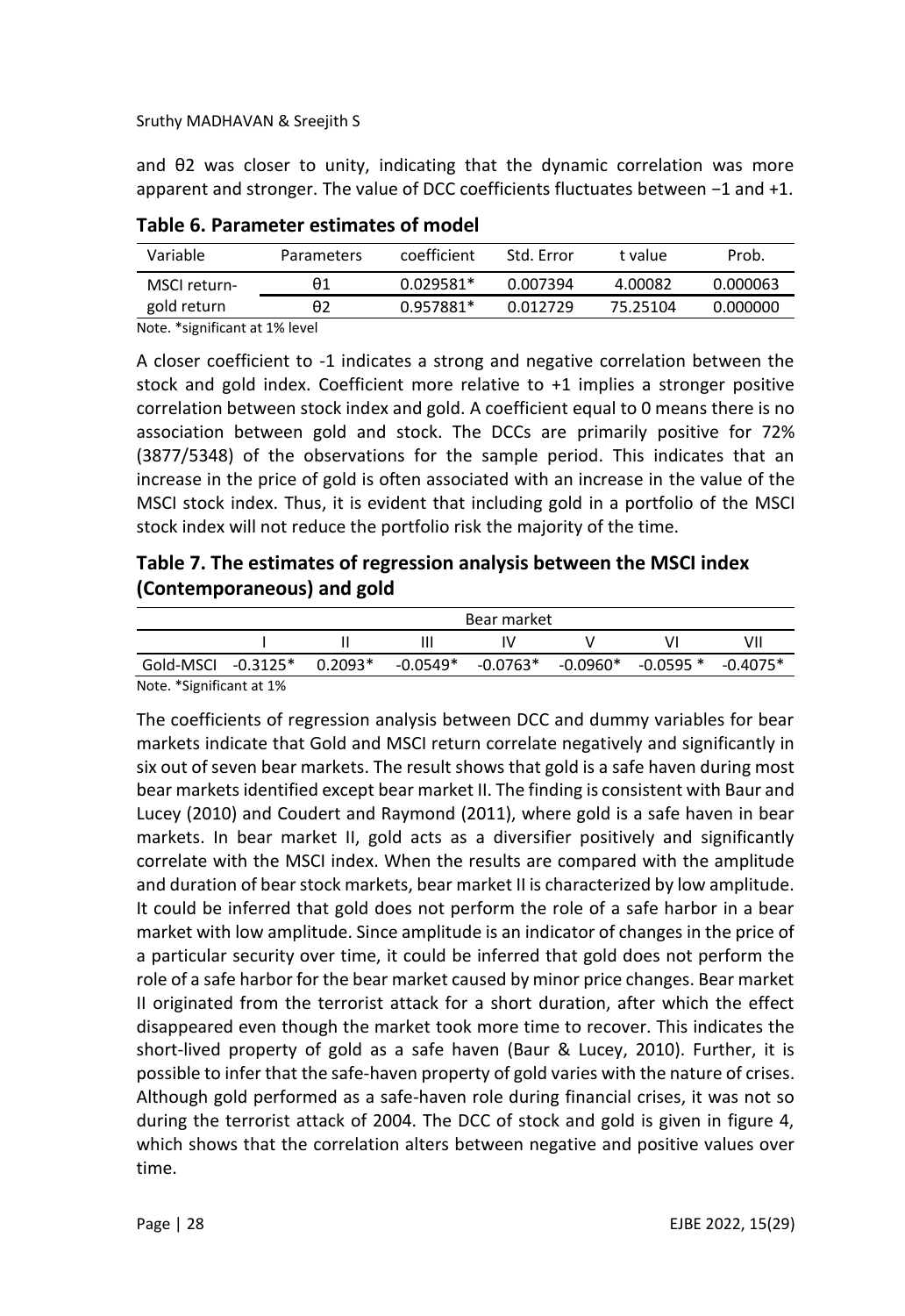Testing the role of gold in crisis: a global perspective



**Figure 4. DCC between Gold and MSCI stock index (contemporaneous)** Source: Authors' data analysis

# **4.3 Relationship between gold and one period lagged MSCI stock index in the bear market**

The market players are looking to identify the ability of one asset's price movement to disseminate useful information for the movement of other asset prices in the future (Filis and Floros, 2011). According to Ciner et al. (2013) the return of gold depends on the contemporary and one period lagged return on stocks. The analysis of the relationship between gold and contemporaneous return on MSCI stock was conducted, and the results are depicted in the previous section. This section deals with analyzing the relationship between gold return and one period of lagged return of stocks in the bear market. The current model framework shown by equation (4) remains the same for this analysis. The only change is the dynamic correlation between the gold asset's log return of the current date and the MSCI stock market log return of the previous date was taken for the analysis.

| Variable  | Parameters | coefficient | Std. Frror | t value   | Prob.    |
|-----------|------------|-------------|------------|-----------|----------|
| Gold-MSCL | θ1         | 0.001678    | 0.001188   | 141227    | 0.157870 |
| return    | θ2         | $0.996168*$ | 0.002155   | 462 21837 | 0.000000 |

| Table 8. Parameter estimates of the model (lagged relationship) |  |  |
|-----------------------------------------------------------------|--|--|
|-----------------------------------------------------------------|--|--|

Note. \*significant at 1% level

It was found that the dynamic conditional correlation is also primarily positive for the whole study period, which implies that an increase in the price of MSCI is related to the increase in the lagged price of the MSCI stock index. It suggests that including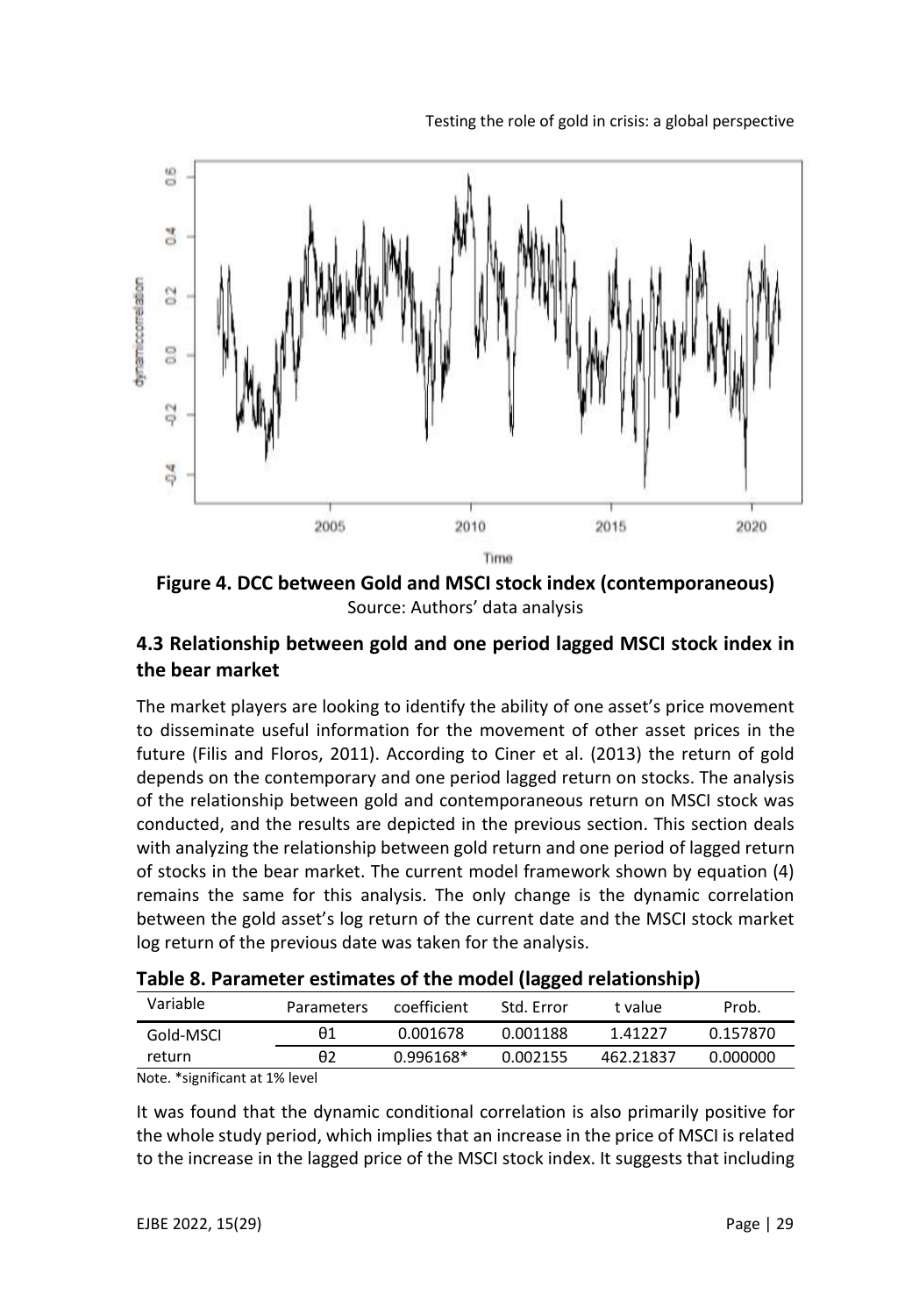gold in the portfolio of the MSCI index will not provide diversification benefits all the time. Having found this, it would be beneficial to the investors to understand the protection provided by gold during the lagged bear stock market. Table 9 depicts the estimates of regression analysis between the lagged value of MSCI stock returns and gold returns.

| Table 9. The estimates of regression analysis between the MSCI index |  |
|----------------------------------------------------------------------|--|
| (lagged) and gold                                                    |  |

|                                                                                                                           | Bear market |           |           |           |            |            |            |
|---------------------------------------------------------------------------------------------------------------------------|-------------|-----------|-----------|-----------|------------|------------|------------|
|                                                                                                                           |             |           |           |           |            |            | VII        |
| Gold-MSCI                                                                                                                 | $-0.0193*$  | $0.0243*$ | $0.0330*$ | $0.0069*$ | $-0.0112*$ | $-0.0100*$ | $-0.0310*$ |
| $N_{\text{obs}}$ $*_{\text{c}}$ $*_{\text{c}}$ $*_{\text{c}}$ $*_{\text{c}}$ $*_{\text{c}}$ $*_{\text{c}}$ $*_{\text{c}}$ |             |           |           |           |            |            |            |

Note. \*significant at 1% level

From Table 9, it is clear that gold is not a safe haven in all the bear markets. It was a safe haven in four out of seven bear markets when considering the previous stock return and current gold return.



**Figure 5. DCC between gold and MSCI stock index (lagged)** Source: Authors' data analysis

# **5. Conclusion**

The present study investigated the dynamic link between the world stock markets and gold globally. The study examined the dynamic correlations between the return of stock and gold and checked the usefulness of gold as a diversifier for stock in the bear markets from January 2001 to June 2021 using daily MSCI stock index and gold data. The crisis period is defined as the bear stock market in the present study, and bear markets were identified using the algorithm of Pagan and Sossounov (2003). Seven bear markets were identified for the purpose of the study. DCC-GARCH model was employed, and it was found that the dynamic conditional correlations are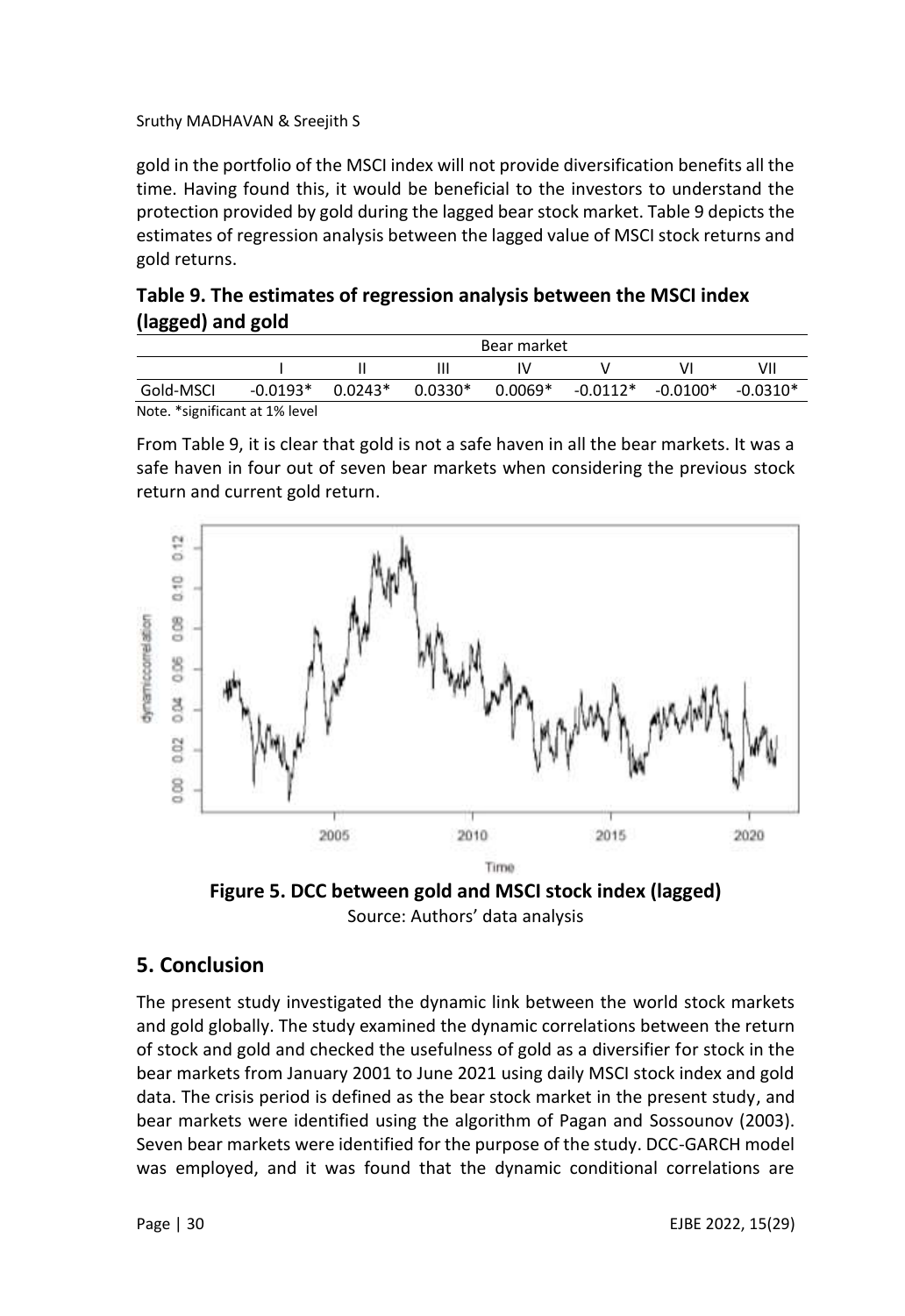primarily negative in the bear markets under investigation. Gold provides diversification benefits for all bear markets except for the market from 2004-02-27 to 2004-06-30. It was concluded that the gold is a robust safe haven during the crisis period and this property of safe haven depends on the severity of price changes. The study further estimated the lagged relationship between the return series and found out that gold is a safe haven in the majority of bear markets. The findings have implications for policymakers and investors. The results will shed light on formulating the appropriate investment strategies for investment in gold during the crisis period. If there are minor price changes in the stock market with regard to amplitude and duration, it signals the absence of the safe-haven property of gold. The present study is limited to the bear stock market. Future studies can be extended to other contexts, periods, and non-bear stock markets to study the role of gold as an investment instrument.

## **References**

Al Kulaib, Y., & Almudhaf, F. (2012). Does Gold Shine in the Portfolio of a Kuwaiti Investor?. *International Journal of Economics and Finance, 4*(1), 160-166. <https://doi.org/10.5539/ijef.v4n1p160>

Akhtaruzzaman, M., Boubaker, S., Lucey, B. M., & Sensoy, A. (2021). Is gold a hedge or a safehaven asset in the COVID–19 crisis?. *Economic Modelling, 102*, 105588. <https://doi.org/10.1016/j.econmod.2021.105588>

Ang, W. R., & Weber, O. L. A. F. (2017). Is gold a hedge, safe haven, or diversifier in Korea? Empirical analysis of gold, socially responsible investment, and conventional investment. *ACRN Oxford Journal of Finance and Risk Perspectives, 6*(1), 55-69.

Baur, D. G., & Glover, K. J. (2012). The destruction of a safe haven asset? Available at SSRN 2142283. <https://doi.org/10.2139/ssrn.2142283>

Baur, D. G., & Lucey, B. M. (2010). Is gold a hedge or a safe haven? An analysis of stocks, bonds, and gold. *Financial Review, 45(*2), 217-229. [https://doi.org/10.1111/j.1540-](https://doi.org/10.1111/j.1540-6288.2010.00244.x) [6288.2010.00244.x](https://doi.org/10.1111/j.1540-6288.2010.00244.x)

Baur, D. G., & McDermott, T. K. (2010). Is gold a safe haven? International evidence. *Journal of Banking & Finance, 34*(8), 1886-1898[. https://doi.org/10.1016/j.jbankfin.2009.12.008](https://doi.org/10.1016/j.jbankfin.2009.12.008)

Beckmann, J., Berger, T., & Czudaj, R. (2015). Does gold act as a hedge or a safe haven for stocks? A smooth transition approach. *Economic Modelling,* 48, 16-24. <https://doi.org/10.1016/j.econmod.2014.10.044>

Chemkha, R., BenSaïda, A., Ghorbel, A., & Tayachi, T. (2021). Hedge and safe haven properties during COVID-19: Evidence from Bitcoin and Gold. *The Quarterly Review of Economics and Finance*, 82, 71-85. <https://doi.org/10.1016/j.qref.2021.07.006>

Chen, A. S., & Lin, J. W. (2014). The relation between gold and stocks: an analysis of severe bear markets. *Applied Economics Letters, 21*(3), 158-170. <https://doi.org/10.1080/13504851.2013.844321>

Chen, K., & Wang, M. (2017). Does Gold Act as a Hedge and a Safe Haven for China's Stock Market?. *International Journal of Financial Studies, 5*(3), 18. <https://doi.org/10.3390/ijfs5030018> <https://doi.org/10.3390/ijfs5030018>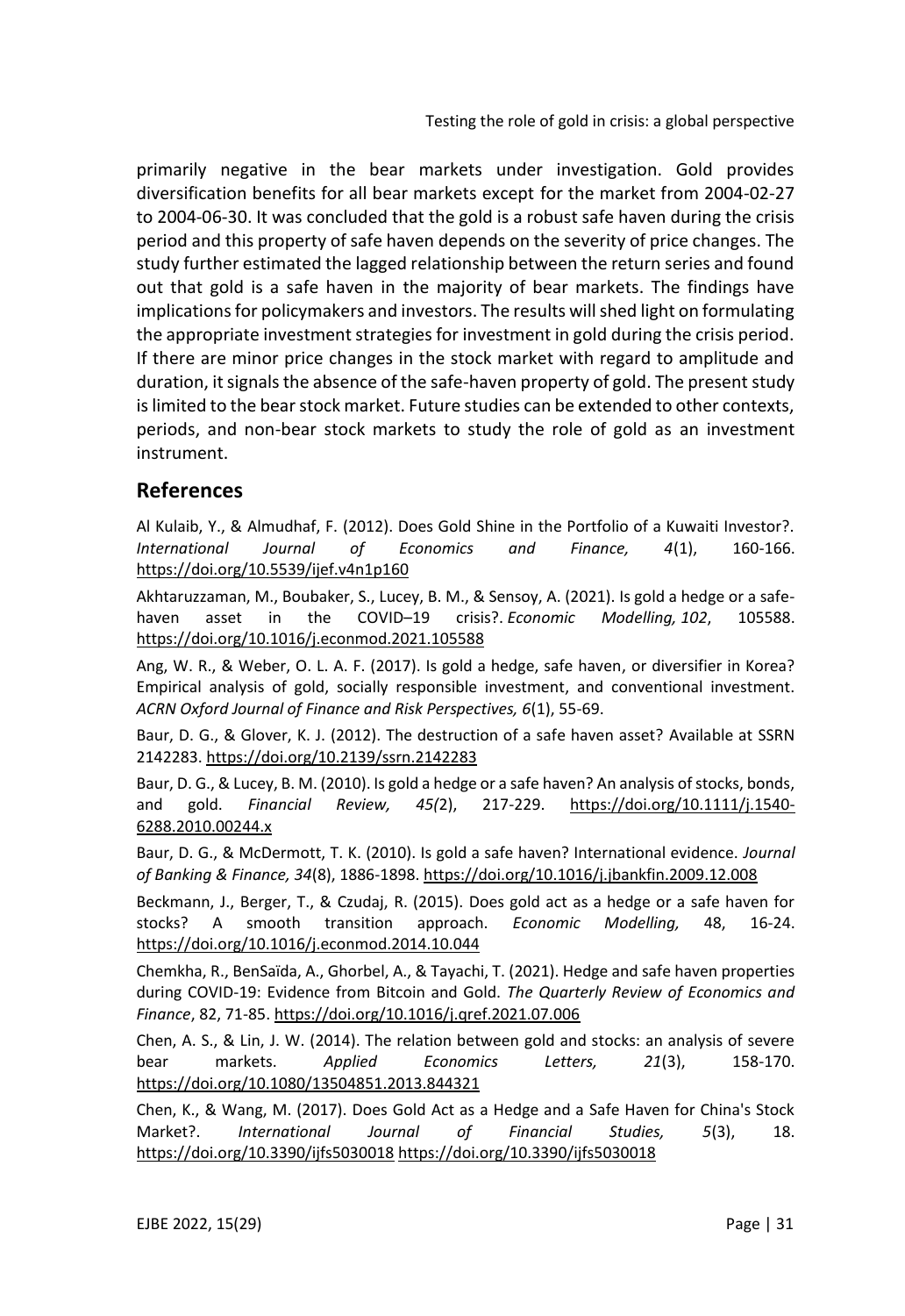Ciner, C., Gurdgiev, C., & Lucey, B. M. (2013). Hedges and safe havens: An examination of stocks, bonds, gold, oil and exchange rates. *International Review of Financial Analysis*, 29, 202- 211. <https://doi.org/10.1016/j.irfa.2012.12.001>

Corbet, S., Larkin, C., & Lucey, B. (2020). The contagion effects of the COVID-19 pandemic: Evidence from Gold and cryptocurrencies. *Finance Research Letters*, 35, 101554. <https://doi.org/10.1016/j.frl.2020.101554>

Coudert, V., & Raymond, H. (2011). Gold and financial assets: are there any safe havens in bear markets. *Economics Bulletin, 31*(2), 1613-1622. <https://doi.org/10.1016/j.frl.2020.101554>

Elder, J., Miao, H., &Ramchander, S. (2012). Impact of macroeconomic news on metal futures. *Journal of Banking & Finance*, 36, 51-65[. https://doi.org/10.1016/j.jbankfin.2011.06.007](https://doi.org/10.1016/j.jbankfin.2011.06.007)

Engle, R. (2002). Dynamic conditional correlation: A simple class of multivariate generalized autoregressive conditional heteroskedasticity models. *Journal of Business & Economic Statistics, 20*(3), 339-350. <https://doi.org/10.1198/073500102288618487>

Filis, G., Degiannakis, S., & Floros, C. (2011). Dynamic correlation between stock market and oil prices: The case of oil-importing and oil-exporting countries. *International Review of Financial Analysis, 20*(3), 152-164.<https://doi.org/10.1016/j.irfa.2011.02.014>

Ghorbel, A., &Jeribi, A. (2021). Contagion of COVID-19 pandemic between oil and financial assets: the evidence of multivariate Markov switching GARCH models*. Journal of Investment Compliance 22*(2), 151-169[. https://doi.org/10.1108/JOIC-01-2021-0001](https://doi.org/10.1108/JOIC-01-2021-0001)

He, X., Takiguchi, T., Nakajima, T., & Hamori, S. (2020). Spillover effects between energies, gold, and stock: the United States versus China. *Energy & Environment, 31*(8), 1416-1447. <https://doi.org/10.1177/0958305X20907081>

Hoang, T. H. V., Lahiani, A., & Heller, D. (2016). Is gold a hedge against inflation? New evidence from a nonlinear ARDL approach. *Economic Modelling*, 54, 54-66 <https://doi.org/10.1016/j.econmod.2015.12.013>

Ibrahim, M. H., &Baharom, A. H. (2011). The role of gold in financial investment: A Malaysian perspective. *Economic Computation and Economic Cybernetics Studies and Research, 45*(4), 227-238.

Ji, Q., Zhang, D., & Zhao, Y. (2020). Searching for safe-haven assets during the COVID-19 pandemic. *International Review of Financial Analysis, 71,* 101526. <https://doi.org/10.1016/j.irfa.2020.101526>

Kumar, A. S. (2020). Testing safe haven property of bitcoin and gold during covid-19: evidence from multivariate GARCH analysis. *Economics Bulletin, 40*(3), 2005-2015.

Klein, T. (2017). Dynamic correlation of precious metals and flight-to-quality in developed markets. *Finance Research Letters, 23*, 283-290[. https://doi.org/10.1016/j.frl.2017.05.002](https://doi.org/10.1016/j.frl.2017.05.002) 

Liu, C. S., Chang, M. S., Wu, X., & Chui, C. M. (2016). Hedges or safe havens-revisit the role of Gold and USD against stock: a multivariate extended skew-t copula approach. *Quantitative Finance, 16*(11), 1763-1789. <https://doi.org/10.1080/14697688.2016.1176238>

Manohar, J. M., & Guntur, A. R. (2021). Does Gold Retain its Hedge and Safe Haven Role for Energy Sector Indices During COVID-19 Pandemic? A Crossquantilogram Approach. *International Journal of Energy Economics and Policy, 11*(1), 233. <https://doi.org/10.32479/ijeep.10294>